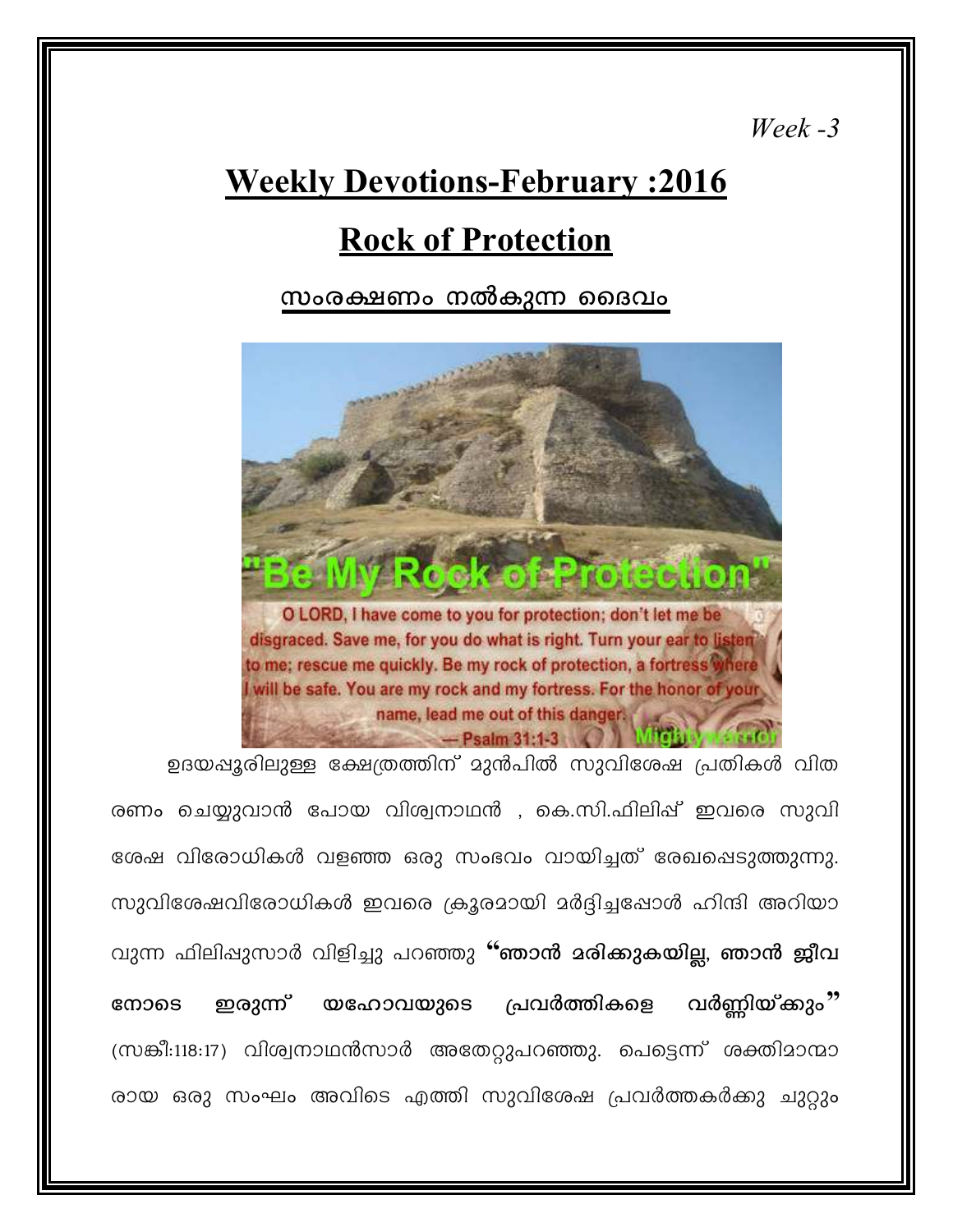വലയം തീർത്തു. അവരുടെ ശക്തി കണ്ട സുവിശേഷ വിരോധികൾ ഭയ ന്നോടി. സഹായത്തിനെത്തിയവരിൽ ഒരാൾ വിശ്വനാഥൻ സാറിനോട് ഇപ്പോൾ പോകുക, ഇവിടെ നിന്നു തന്നെ കർത്താവ് നിങ്ങൾക്ക് ആത്മാ ക്കളെ തരും എന്ന് പറഞ്ഞു. ഈ സംഭവം ഫിലിഷുസാറുമായി പങ്കുവച്ച ഷോൾ അദ്ദേഹം പറഞ്ഞത് ''നിന്റെ എല്ലാ വഴികളിലും നിന്നെ കാക്കേണ്ട കല്പിക്കും'' നിന്നെക്കുറിച്ച് തന്റെ ദൂതൻമാരോട് തിന് അവൻ ന്ധങ്കീ:91:11)

ദൈവമക്കൾക്കു ചുറ്റും എഷോഴും ഒരു ദൂതസംഘം സംരക്ഷണം നൽകുവാനുണ്ട് എന്ന് അനുഭവിച്ചറിഞ്ഞ വ്യക്തിയാണ് മോശ. മിസ്രേ മിലെ പീഢയിൽ നിന്ന് യിസ്രായേൽ ജനത്തെ വിടുവിച്ച ദൈവത്തെ, ചെങ്കടലിന്റെ നടുവിൽകൂടി തന്റെ ഇനത്തെ നടത്തിയ ദൈവസ്നേഹ ത്തെയും മോശ കണ്ടതാണ്. ഫറവോനും സൈന്യവും യിസ്രായേല്യരെ കാണാതിരിഷാൻ മുമ്പായി നടന്ന ദൈവദൂതൻ അവരുടെ പിന്നാലെ നട ന്നതും, മിന്ധ്രേമ്യർക്ക് ഇരുട്ടും അവർക്ക് വെളിച്ചവും നൽകിയ ദൈവത്തെ 2ോശയും, ജനവും കണ്ടതാണ്. കൂടാതെ നടുക്കടലിൽ എത്തിച്ച ശത്രു സൈന്യത്തെ തള്ളിയിട്ട്, വഴി ഒരുക്കിയ വെള്ളം കൊണ്ടുതന്നെ അവരെ മരണത്തിലേക്ക് വീഴിച്ച ദൈവത്തെയും മോശ കണ്ടതാണ്. ആ ദൈവ ത്തെ, സംരക്ഷകനായി കൂടെയിരുന്ന് ശത്രുവിനെ നശിഷിച്ച സ്വർഗ്ഗീയ പിതാവിന് മോശ നന്ദി കരേറ്റിയതാണ്. '91-ാം'സങ്കീർത്തനം.

തന്നെയാണ് എബ്രായ ബാലന്മാരും അനുഭവിച്ചത്.സ്വന്ത ഇതു ദൈവത്തെയല്ലാതെ മറ്റൊരു ദൈവത്തെയും സേവിക്കുകയോ, നമസ്ക്ക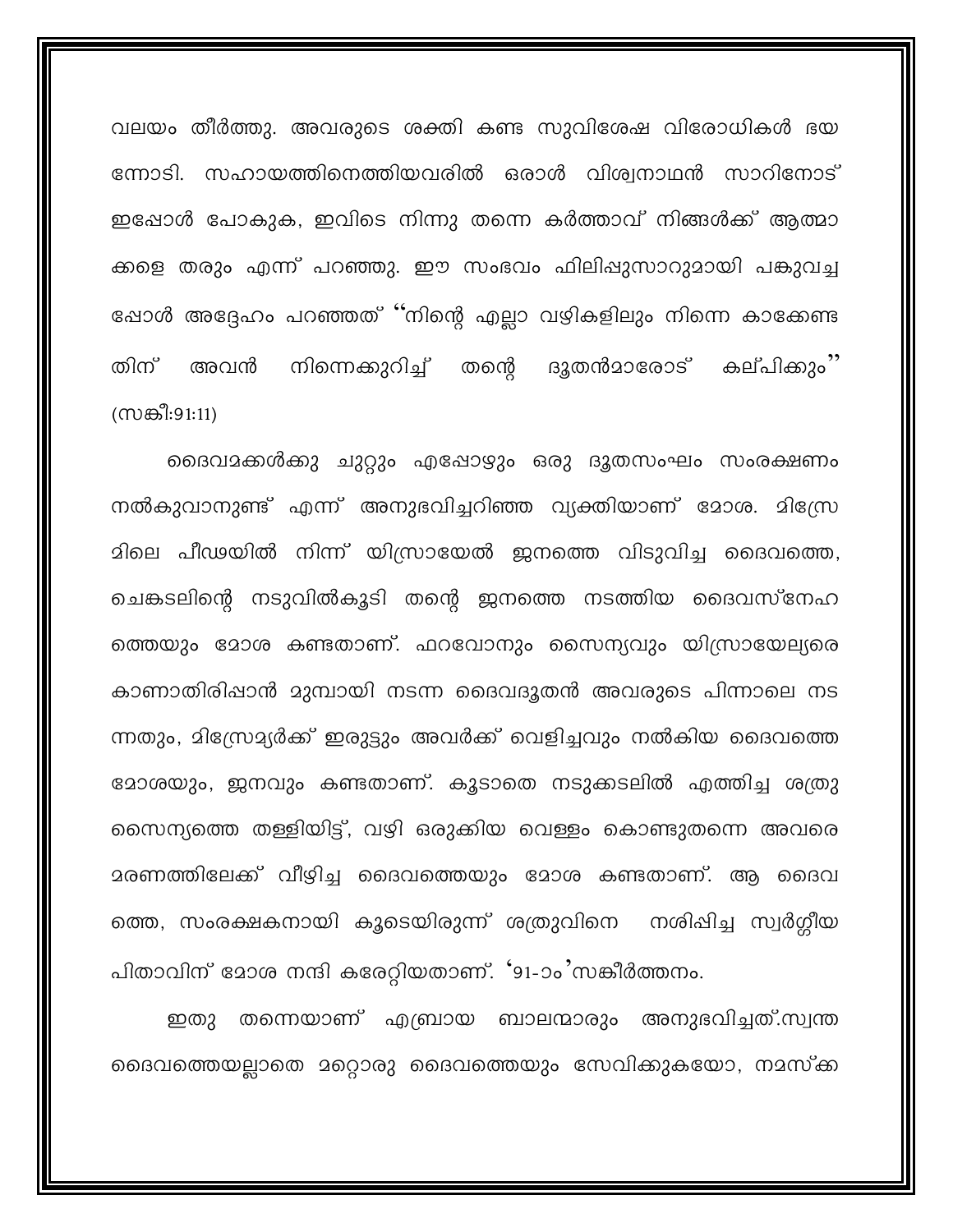രിക്കുകയോ ചെയ്യുകയില്ല എന്ന് ഭയമില്ലാതെ രാജകല്പന മറുത്ത് പറ തീച്ചുളയിൽ ഇട്ടു. എന്നാൽ തന്റെ കുഞ്ഞുങ്ങളെ ഞ്ഞവരെ **MUIB2** തൻമാരെ അയച്ച് വിടുവിച്ചപ്പോൾ, ഈ വിധം വിടുവിഷാൻ കഴിയുന്ന മറ്റൊരു ദൈവം ഇല്ലെന്ന് രാജാവ് സമ്മതിച്ചു. പ്രീയരേ ! ഇത്ര വലിയ സൗഭാഗ്യകരമായ അവസ്ഥയിൽ ജീവിഷാൻ നമ്മെ സഹായിക്കുന്ന ഈ ദൈവത്തെ, സ്വന്തരക്ഷിതാവായി സ്വീകരിഷാൻ ഇനിയും താമസിക്കരുതേ.

#### പ്രാർത്ഥന

ഇന്നയോളം ഞങ്ങളെ നടത്തിയ ദൈവമേ ! അങ്ങയുടെ സംരക്ഷണത്തി നായി സ്തോത്രം. ഞങ്ങളുടെ സംരക്ഷകരാകുവാൻ അങ്ങയുടെ ദുതൻമാരോട് കല്പിച്ചതിന് നന്ദി. യേശുവിൻ നാമത്തിൽ തന്നെ ആമേൻ

### Santhamma Varghese

Website: www.biblestudy.co.in

Email: biblestudy.co.in@gmail.com

Facebook: https://www.facebook.com/biblestudyind